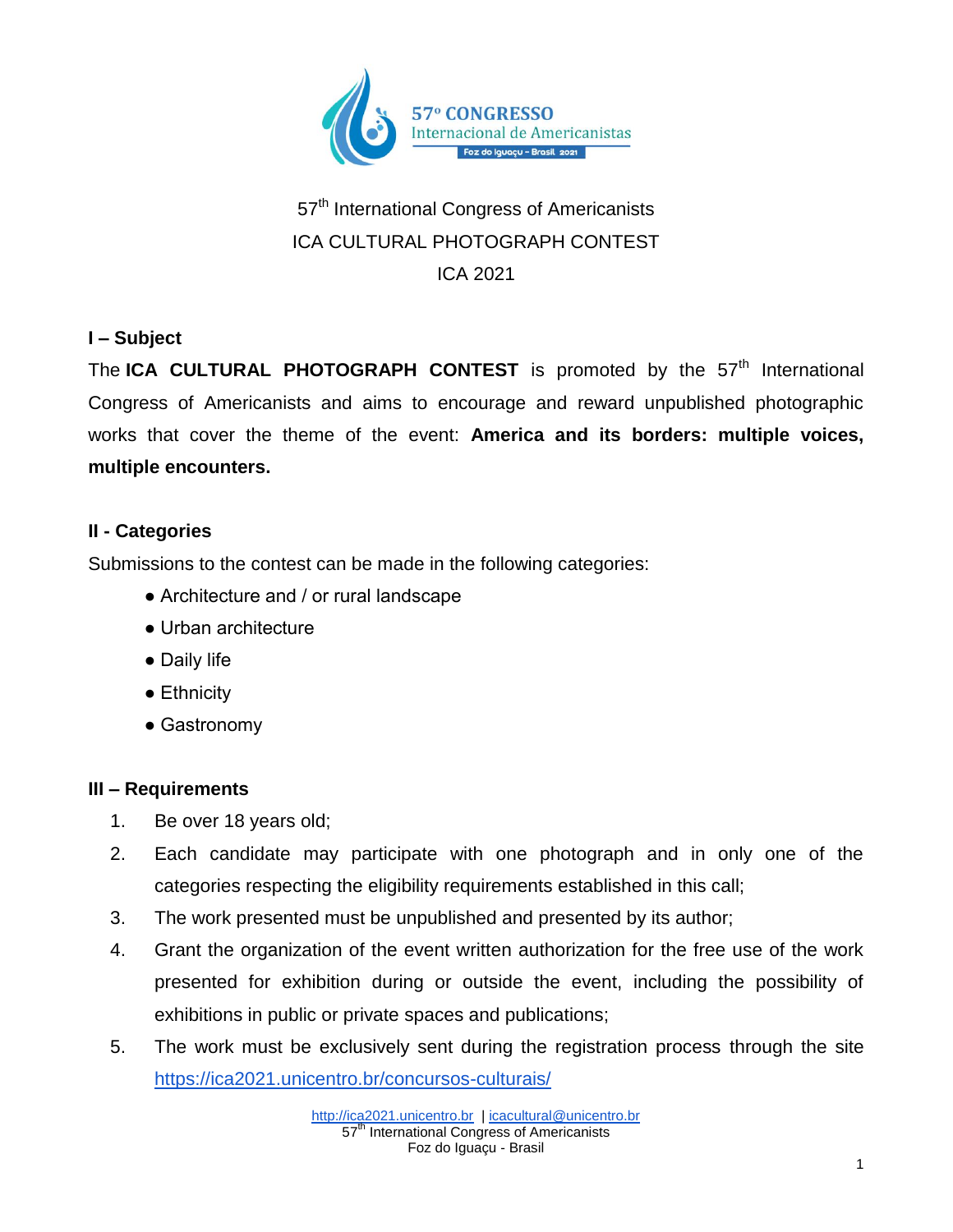

- 6. The photographs delivered must be in digital format, the accepted extensions are JPEG and PNG, minimum resolution of 300 DPI and size of 4608 x 3456 pixels.
- 7. The image must be identified with an established title of up to 35 characters (spaces included) followed by the name of the author of the work and the information of the file extension (JPEG or PNG). Example: CasadeCampo\_Jose da Silva.png.
- 8. Agreed with the authorization box of Terms and Conditions regarding the copyright, originality certification and image release of possible person portrayed;
- 9. Participants may use image processing software resources to edit, but digital illustrations will not be accepted;
- 10. The photograph can be taken horizontally or vertically, in black and white or in color, with free technique and free use of complementary lenses and special filters.
- 11. Any engraving and watermark is strictly prohibited, as well as deleting elements, changing the original composition, inserting elements, changing the background, merging images and other adjustments that alter the reality of what was portrayed;
- 12. Photographs that present electronic interference, montages, collages or any other manipulation will not be accepted;
- 13. The work that disagrees with any element of this call or whose image presents any of the aforementioned changes, content of a violent, discriminatory, obscene, racist nature or that presents any type of moral and / or ethical offense will be automatically disqualified;
- 14. It is mandatory to leave the EXIF data (metadata) of the files sent intact in order to facilitate possible investigations.

## **IV - Schedule:**

- Contest release: July  $18^{th}$ , 2020
- $\bullet$  Entries: July 18<sup>th</sup>, 2020 to March 14<sup>th</sup>, 2021
- Analysis and selection: March 15<sup>th</sup> to May 16<sup>th</sup>, 2021
- Results announcement: May  $17<sup>th</sup>$ , 2021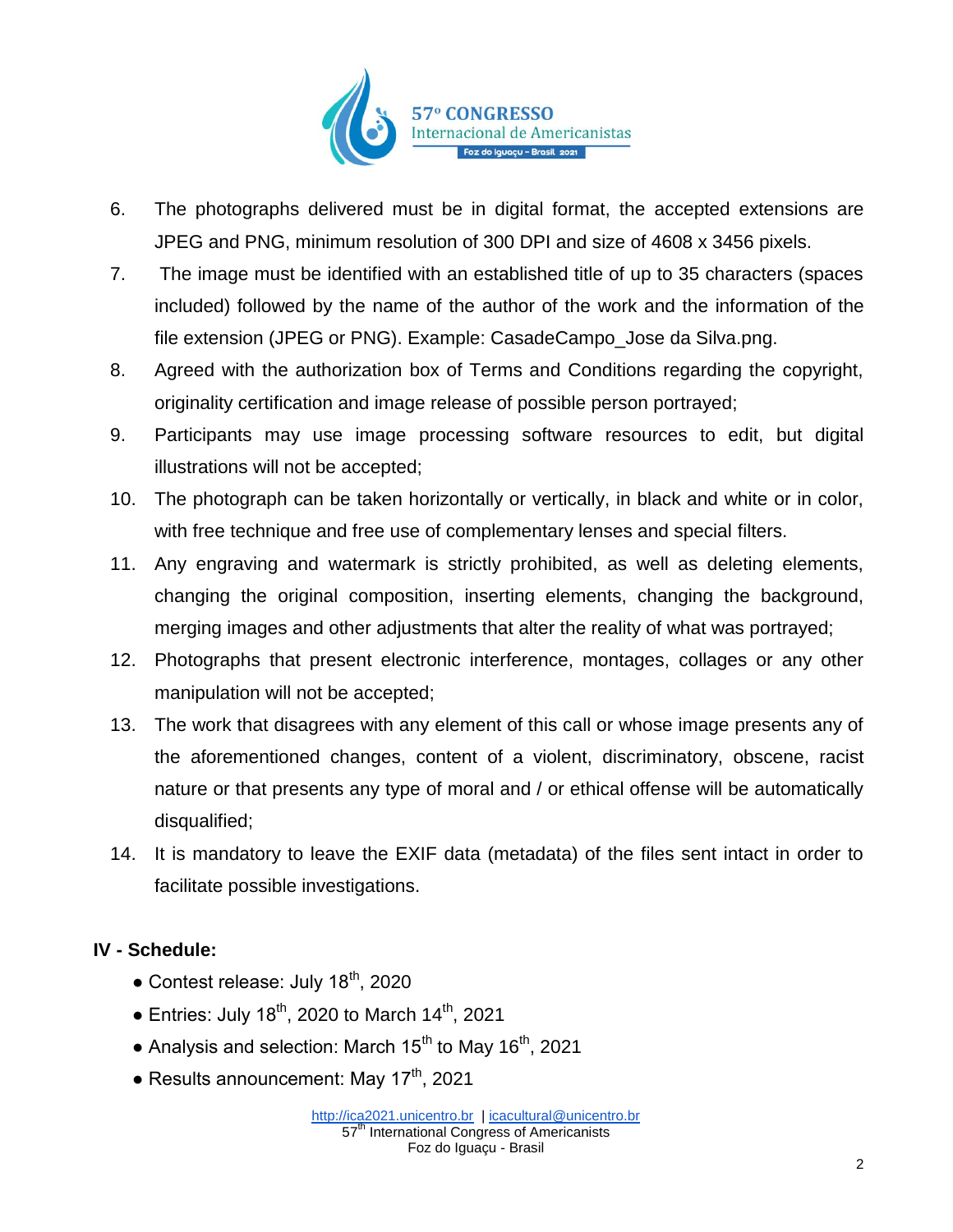

• Award ceremony: July  $22<sup>th</sup>$ , 2021

## **V - Evaluation criteria**

1. The works will be analyzed by a specialized Judging Committee chosen by the Organizing Committee of the event;

2. The criteria for the analysis and selection of the winning works will be determined based on:

- a. Aesthetic criteria of the image;
- b. Technical quality;
- c. Consistency of the argument in relation to the theme and purpose of the contest;
- d. Originality;
- e. Creativity and photographic language.
- 3. The decisions of the Judging Committee will be sovereign, without possibility of appeal.

## **VI - Results and Award**

- 1. The top three places in the classification will be awarded according to the criteria mentioned in each of five categories. An honorable mention will also be made in each of the five categories.
- 2. The result of the general classification will be published by category in alphabetical order on the site of the 57<sup>th</sup> ICA 2021;
- 3. After publication, the authors of the works chosen in the top three positions in each category, as well as those who received honorable mentions, will be contacted by email after the publication of the results in order to organize participation in the award ceremony of the contest;
- 4. The award ceremony will take place during the  $57<sup>th</sup>$  ICA 202;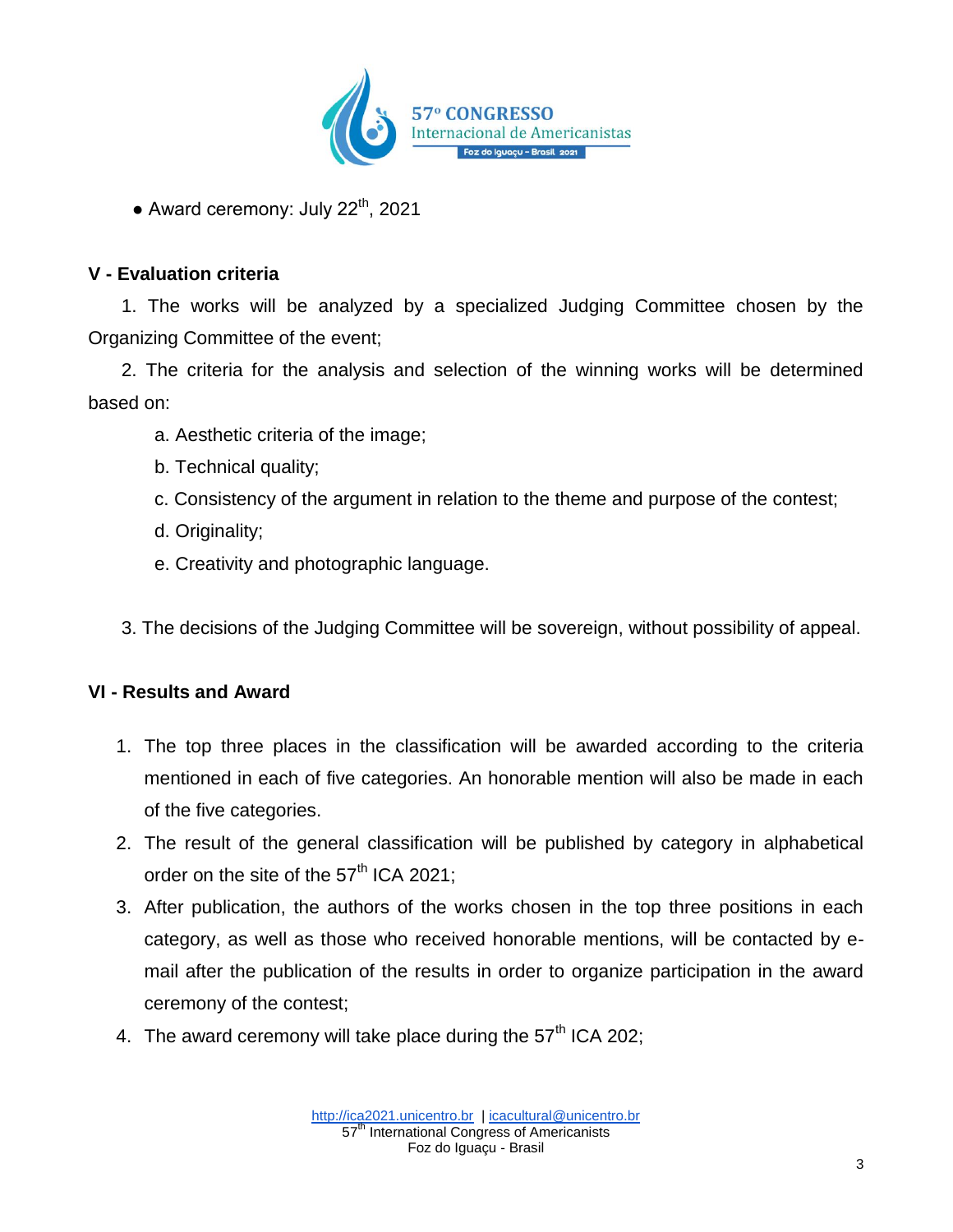

- 5. The place and time of the award ceremony will be communicated to all participants prior to the final date of registration for the contest;
- 6. The top three participants of each category of the contest will receive two invitations to the award ceremony. The Organizing Committee is not responsible for any other expenses regarding the event participation;
- 7. A certificate will be awarded to all participants in this contest.

## **VII - Disseminations of Works**

- 1. The mere inscription in the contest implies the provision of agreement by each participant to the transfer of the copyright of the photographic productions registered for use on the internet, intranet, videos, folders, photos, presentations, books, exhibitions , posters, newspapers, among other means of communication and dissemination, without any obligation for the  $57<sup>th</sup>$  ICA 2021;
- 2. The wide dissemination of the awarded works is foreseen, with duly communication of the authors, in different means of electronic or physical promotion to be used by the  $57^{th}$  ICA 2021:
- 3. The awarded works and the honorable mentions will be published in book format;
- 4. All images submitted to the contest may be displayed in any medium, exhibition and/or public exhibition at any time according to the criteria of the organizers of the  $57<sup>th</sup>$  ICA.

### **VIII - Final provisions**

- 1. Registration for this contest is voluntary and free;
- 2. The participation of minors under 18 years of age is prohibited;
- 3. The realization of the registration implies the agreement and acceptance of all the terms and conditions of the present call;
- 4. The participant authorizes, while registering as a participant in the contest, the use of its work, name and image in any medium and at any time according to the discretion of the organizers of the  $57<sup>th</sup>$  ICA 2021;